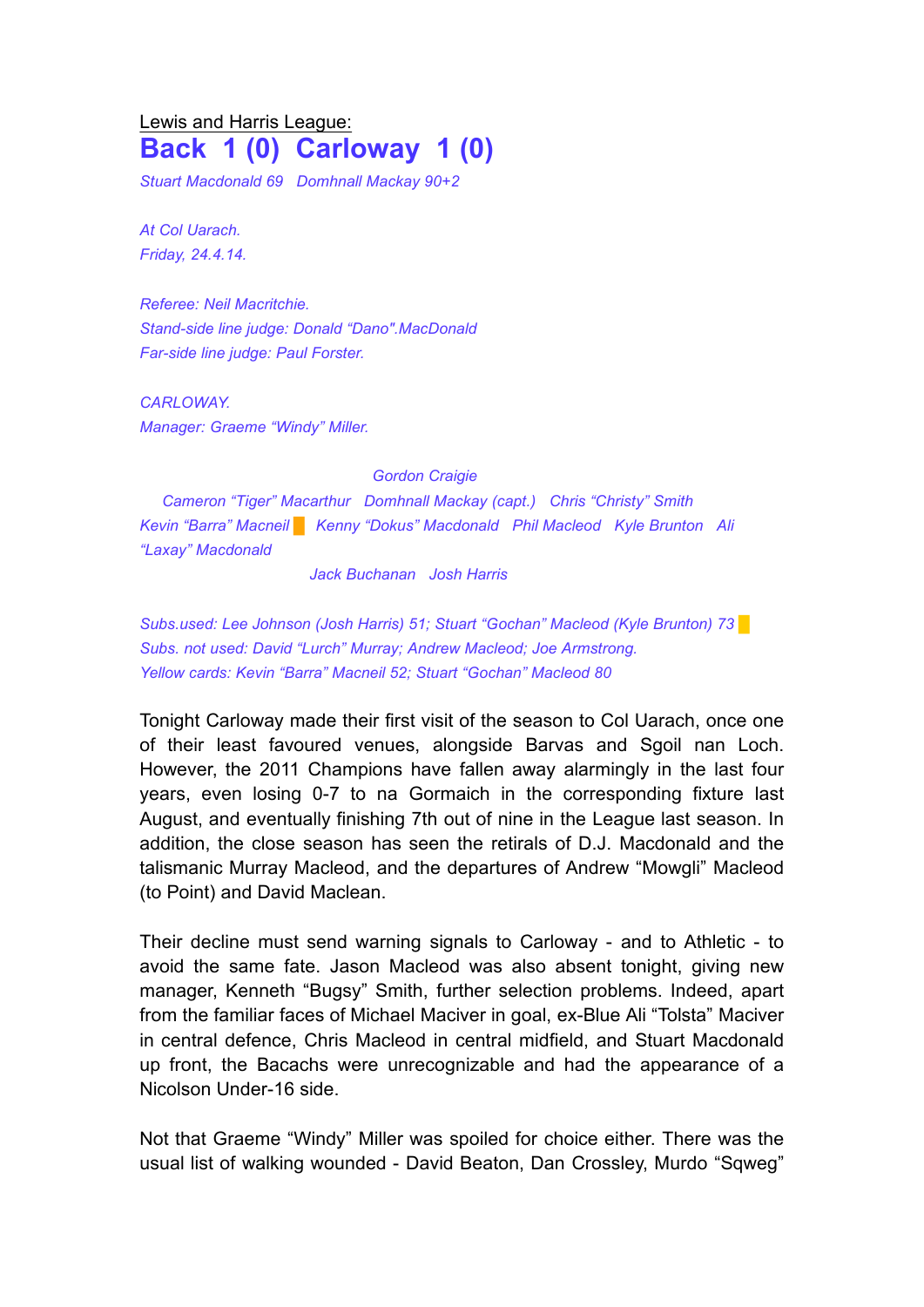Macleod, and Donald "D.I." Maclennan, while the inspirational Billy Anderson was unavailable (at a wedding in Inverness). Ross Maciver was not available either, while Lee Johnson, once more, was not risked from the beginning, joining David "Lurch" Murray, Stuart "Gochan" Macleod, Andrew Macleod, and Joe Armstrong in the bull-pen. Blues' veteran, Chris "Christy" Smith, made his first start of the season at left-back/stopper, and this allowed Phil Macleod, whose all-round effectiveness was sacrificed in Ness at left-back, to adopt the holding midfield role vacated by Anderson. However, the problem so far had not been in defence or midfield, both watertight, but up front. Not that Jack Buchanan or Josh Harris lack the skill or effort to provide the goals, simply they lack quality supply.

It was certainly changed days from the nerve-tingling confrontations between the two sides between 2011-2013. A beautiful setting sun illuminated Col Uarach as a bitterly cutting nor'-west-northerly froze the bones of a sparse crowd. There was almost an explosive start, once a regular feature of Carloway games, as the ball broke right away to Chris Macleod, moving into the Blues' half in the centre. He immediately transferred a diagonal to his right to send Stuart Macdonald zooming through behind "Christy" to the corner of the box, but his low right-footer was sent wide of the approaching Craigie and two metres wide of the far post.

The pace of the Back wingers was clearly troubling "Tiger" and "Christy", plus their eagerness to run with the ball and take the backs on. Also, with "Christy" tending to move to the centre to support Mackay, it meant Chris Macleod was able to exploit the space afforded on the back right, and soon, although the Blues' back-line tried to defend deep and play out carefully, too much space was left wide for the young men to run at them.

In 10 minutes a trip on Brunton, 22 metres out on the right, allowed a short Macleod free-kick to "Dokus" but his low effort was blocked in the box, and the ensuing scramble was only ended when "Tolsta" booted the ball into Broadbay. Three minutes later, Carloway's first real concerted attack gave hope: na Gormaich's main *animateur* of the night, "Dokus", displayed characteristic trickery on the left touchline, midway within the Back half, to win a corner. The ball was headed out as far as Macleod, who moved it to "Christy", and he immediately fed "Barra" on the right. He and Mackay wallpassed and the wing-man sped towards the right side of the box, provoking a clumsy trip by James Morrison, who unfortunately broke his ankle in the process. Macleod's low free-kick ran straight to Maciver, however.

On 17 minutes "Christy" released an unmarked "Laxay" down the left to carry the ball to the edge of the box, ten metres in from the touch-line. His inviting squared cross reached "Dokus", lurking 20 metres out by the right of the box,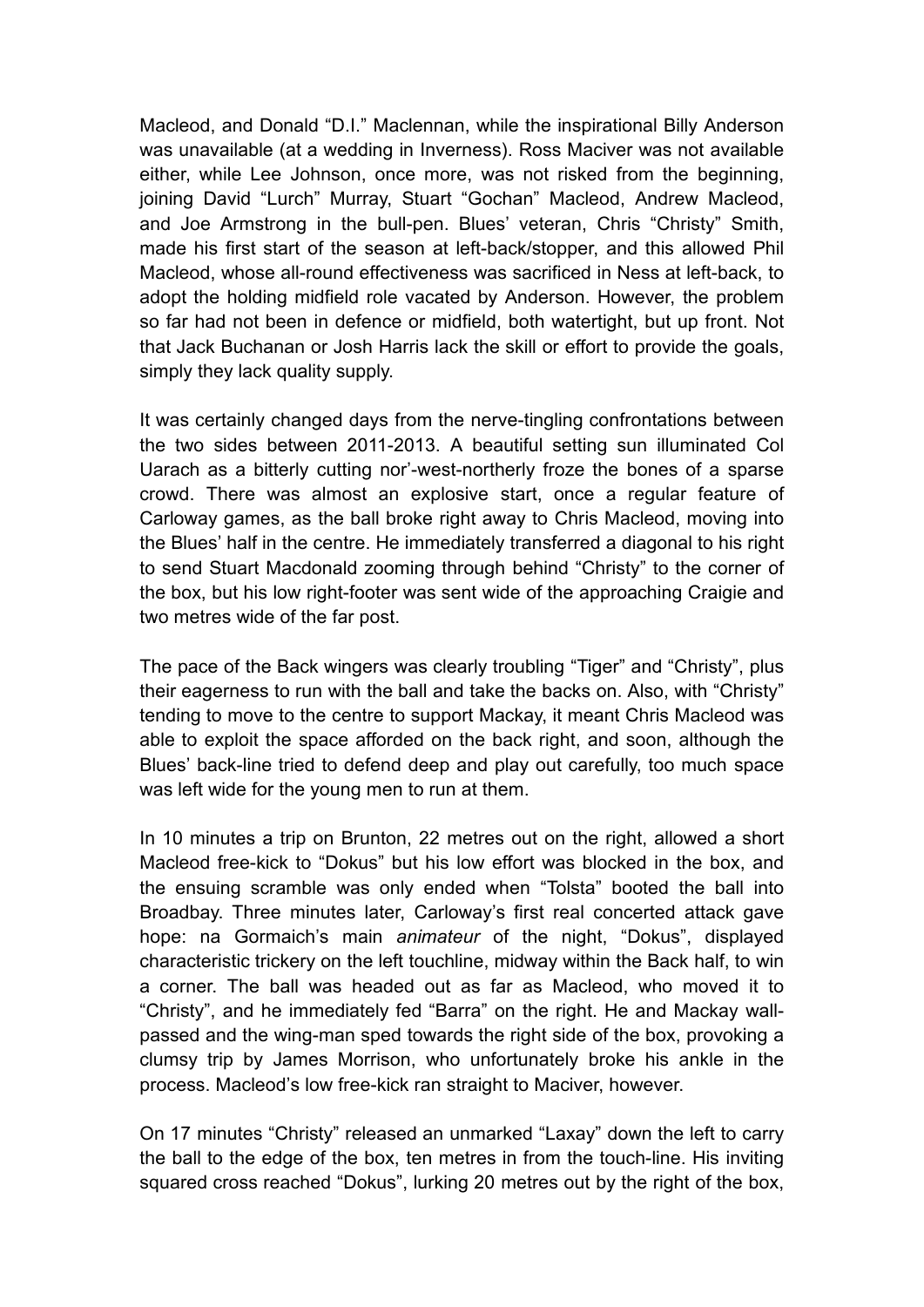but his first-time right-footer flew a metre over the bar. On 21 minutes suicidal La Liga-style play out of defence compromised Brunton midway within his own half, towards the right touch-line. As he struggled to control the ball under pressure, No. 4 knocked the ball away from him, and as he stabbed at the ball, it ricocheted off the left-winger forward behind Mackay for the lurking Macleod to ghost on to and forward. He carried it to the penalty spot, and as Craigie came and spread himself, side-footed it with his right foot high to Craigie's left - but a foot outside the left upright. What a let-off for the Blues! No wonder Chris held his head in his hands.

The determination to play out of defence and build forward, the *totalvoetbal* concept, led to more mayhem on the half-hour, when "Tiger" had difficulty controlling the short throw-out from Craigie, was robbed by the left-winger who made the bye-line but delayed to survey his options and Mackay managed to block for a corner.

It was 37 minutes before Carloway threatened again, when "Dokus" created space for himself to supply "Barra" moving into the Back half on the right. His cross, 20 metres from the bye-line was slightly overhit, but Harris managed to play it back to Macleod, on the edge of the area; however, his effort was charged down and cleared. A minute later another "Dokus" free-kick, 20 metres out in the centre, hit the wall, before, two minutes later, a Macleod tackle thwarted a Back break,10 metres inside his own half in the centre, and allowed "Niseach" to feed Brunton, who in turn supplied Harris. The young star set off on a pacy, swirling run into the Bacach box, only to be sent crashing from a saving tackle by No.6, which cost a corner on the left.

## **Half-time: Back 0 Carloway 0**

It had been an unpromising first half, with neither side suggesting hope for improvement in the second or the future. Back are young and may prosper; "Bugsy", no doubt, just needs to be patient. Carloway were in difficulty: the back-line's desire to defend deep and tight was allowing too much freedom wide to pacy wing-men, while a lack of leadership in midfield contributed to a lack of cohesion coming forward and meant Harris and Buchanan had to retreat deep in search of the ball, then have a half and several opponents to overcome to break through. "Dokus" was imaginative and "Barra" assertive on the right but Phil Macleod had his hands full combating his namesake, hence any attacking influence was blunted.

In 46 minutes a "Tolsta" free-kick, midway within the Carloway half, in the centre, led to a pinball melée in the Blues' box, before being blocked outwards, then a quick shot being deflected past Craigie's left-hand post by a deflection off a Bacach heel. Four minutes later, the Blues sighed another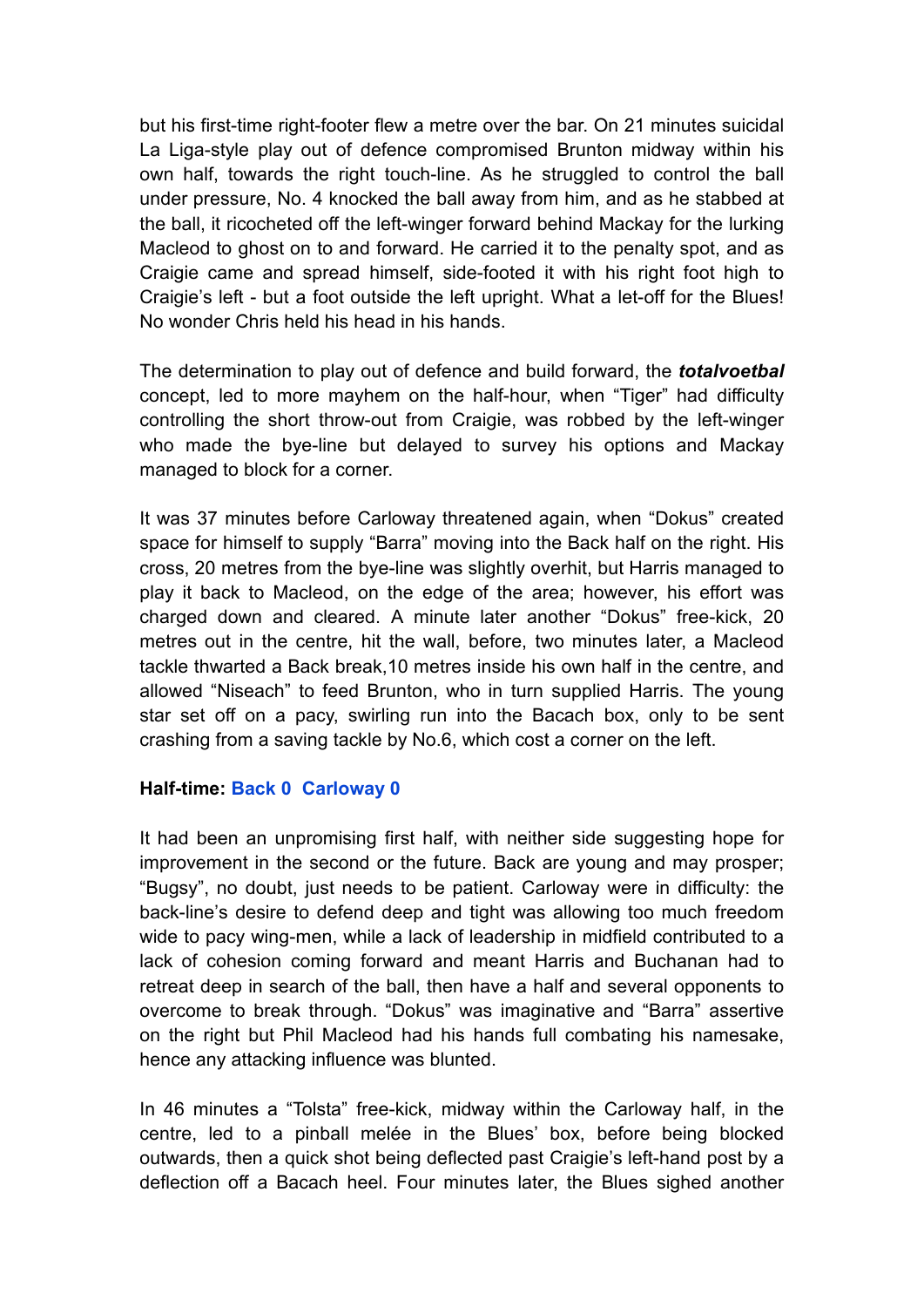enormous sigh of relief when the Bacachs failed to convert another glorious opportunity: a scintillating run by No. 8 carried him through the centre into na Gormaich's half; he then slipped the ball behind Mackay and past "Tiger" for Macleod to glide in leftwards into the box. As Craigie came towards him, he sent it past him to his left, but had the misfortune to strike the base of the keeper's left-hand post and out.

The hour had passed before Carloway had their first half-chance, with Jack Buchanan winning a tackle out on the right, then sending the ball straight forward to Lee Johnson. He left his marker for dead, then crept into the right side of Back's box, but his fiery cross simply raged into the right side of Maciver's netting. On 65 minutes a "Barra" low cross, 20 metres out, by the right touch-line was knocked out to Brunton but his low shot was touched past the right-hand post by Maciver.

The game appeared to have 0-0 written all over it when Back suddenly produced a flowing forward movement to take a deserved lead: a skirmish on the Back right supplied "Tolsta" deep in his own half, and he in turn fed No. 11 in the centre, who whizzed forward through the centre into the Blues' half. Macleod headed off on the dummy run leftwards, taking "Tiger" with him, and the winger wrong-footed the defence by slipping it right to Macdonald, breaking unmarked behind Smith and Mackay. As Craigie jetted out to block, the striker glided the ball neatly under him to his right, just inside the keeper's right-hand post (**1-0**).

Needs must when the devil drives. A desperate Carloway rang the changes: Macleod withdrew to centre back and Mackay became attacking midfielder, supporting "Dokus"; Stuart "Gochan" replaced Brunton. With "Dokus" creeping left and "Barra" repeatedly dropping back to initiate faster forward runs on the right, space appeared in the centre. However, a high back-line in support of this new impetus allowed greater opportunity for Macdonald, Macleod, *et al*. But the chances still did not appear.

It was 85 minutes before Maciver was next tested, Johnson trying his luck in the centre from 30 metres, but the keeper parried it easily to his left. What seemed to be the final chance of the game was a Chris Macleod free-kick from 22 metres clearing Craigie's bar by two metres. However, two minutes into added-on time, na Gormaich produced an unlikely equalizer. A curling right-foot free-kick from "Dokus", just inside the Bacach half, by Back's right touch-line, seemed to be turning head-high outside Maciver's right-hand post, when Mackay detached himself from the assembled multitude to meet it with his back to goal. He head-flicked the ball backwards and inwards over the despairing hands of Maciver, for the ball to drop into goal, despite "Tolsta's" desperate attempt to turn it out (**1-1**).